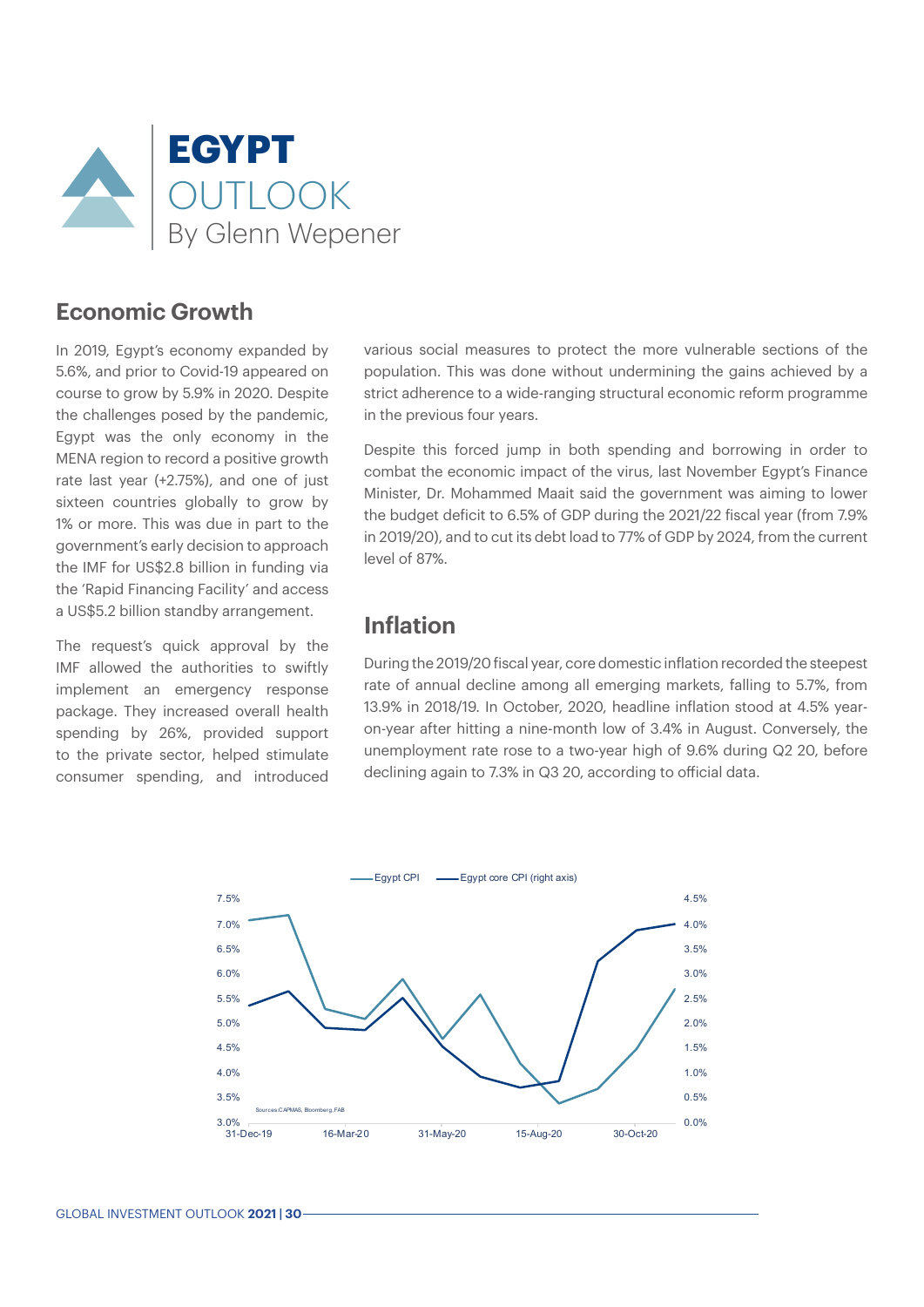## **The Local Currency**

On the exchange rate side, the value of the Egyptian pound versus the US dollar fell between March and June 2020, as foreign investors liquidated some of their Egyptian T-Bill/ Bond holdings on concerns regarding the potential impact of Covid-19. However, these hard-currency outflows have since reversed as the outlook for the global economy began to brighten and overseas portfolio managers made a hasty return to the still-attractive high yields offered by Egyptian assets.

Such inflows are predicted to continue for the time being, also boosted by the passing of a draft law late last year which lifted all fees and taxes on the purchase of Egyptian bonds by foreigners. As a result, the Central Bank's foreign exchange reserves rebounded from US\$36 billion in May 2020, to US\$39.2 billion in October 2020, although that was still off the record peak of US\$45.5 billion attained in February that year.

The USD/EGP exchange rate has resumed its slow grind lower, and appears on track to test the 15.00 support level during the first half of 2021, with the topside likely capped at around 16.20 barring any major unexpected event. Meanwhile, with regard to interest rate policy, we expect the central bank to only lower its benchmark rates by 50-75bp during 2021.

#### **Key Sectors**

Agriculture, tourism, manufacturing, construction, natural gas and telecommunications are the dominant sectors within the economy, and these should all play their part in driving its recovery this year and beyond.

As a major employer and generator of foreign exchange, tourism (along with agriculture) remains the most strategically important sector for Egypt, but was probably the hardest hit by the pandemic as the number of foreign visitor arrivals collapsed, leading to tourism-related revenues falling to just US\$308 million during Q220, compared to US\$3.18 billion during the same period of 2019.

In an attempt to cushion the blow to businesses involved in this particular industry, the government implemented various measures including: an exemption from paying their electricity, water and gas bills until the end of 2020, a rescheduling of debts including those accrued prior to the outbreak of Covid-19, with no repayments due until 1 January, 2021, and the waiving of all visa-related fees for tourists visiting South Sinai, the Red Sea, Luxor and Aswan until 30 April 2021.

There is a reasonable possibility that foreign travellers will soon begin returning to Egypt, due to Egypt's close proximity to Europe (its largest tourist market), along with the introduction of coronavirus vaccination jabs in the

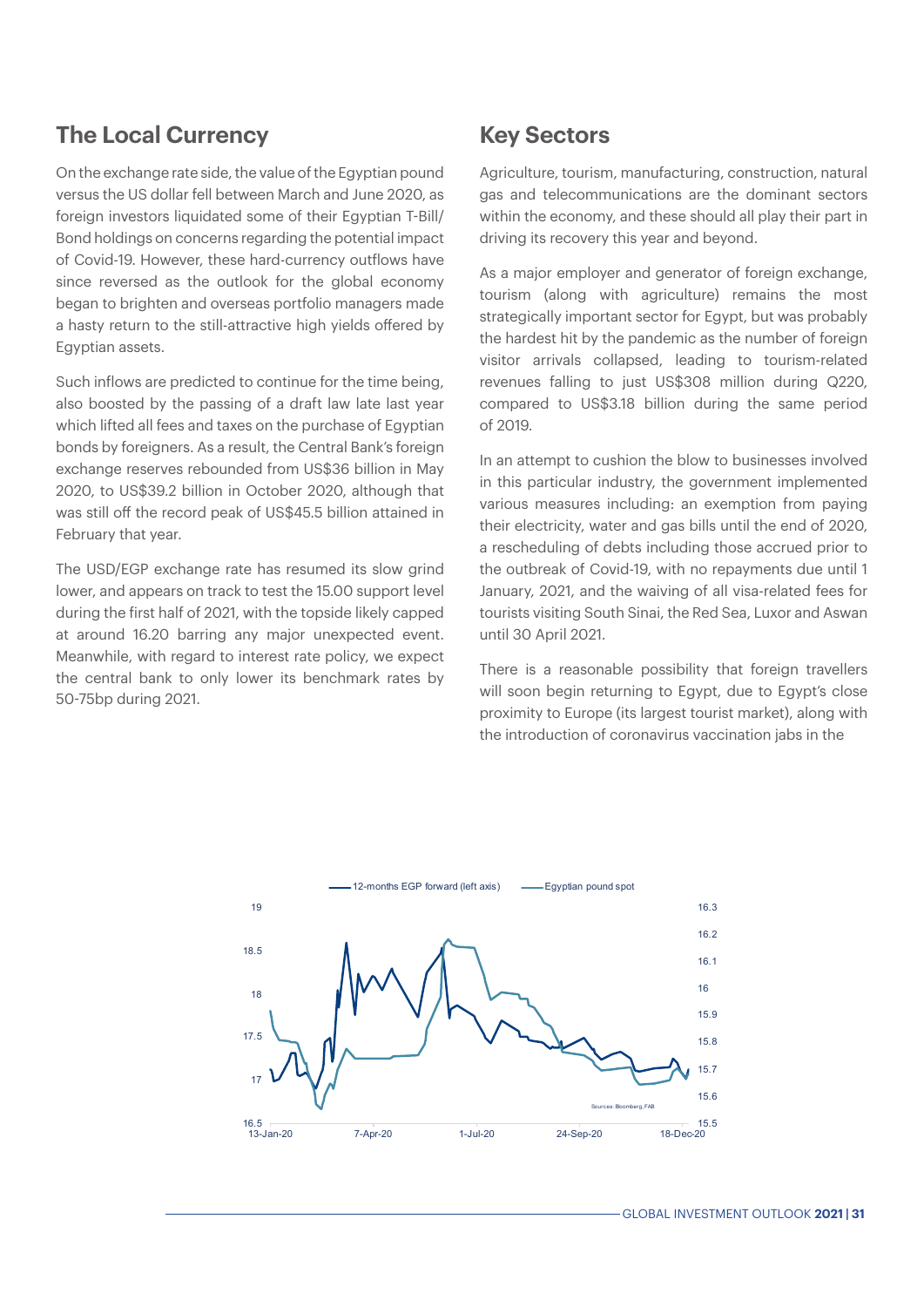UK, EU and certain other major economies such as China during the early part of 2021. However, a return to the sort of tourist arrival numbers recorded back in 2019 is probably unlikely until 2022 at the earliest.

Agriculture, which makes up 14% of GDP and represents 55% of employment in rural areas, has seen its output improve sharply over the past few years, with the export of close to five million tons of agricultural products reported despite the particular difficulties of 2020. This was driven by the development of better irrigation, as well as more efficient production and supply-chain systems.

The availability of fresh water is obviously key to this sector's long-term survival, and further underlines the importance of a final resolution between Egypt, Sudan and Ethiopia over the latter's controversial 'Grand Renaissance Dam' project on the Nile River.

Egypt's discovery of large offshore reserves of natural gas in 2015 has been a game changer for the country's energy security, with the development of this resource attracting billions of dollars in investments and resulting in Egypt quickly becoming self-sufficient in – and subsequently an exporter of – natural gas. The huge Al Zohr field alone already supplies 50% of domestic demand.

Further significant gas discoveries have since been made, and this, combined with the relatively low cost of extraction as well as Egypt's geographical position will help it become a regional gas hub in the years to come. Meanwhile, the country's dependence on oil imports has also fallen slightly as local crude output jumped to 650,000 barrels/day late last year, the highest level since the 1950s.

The telecommunications sector has recorded a growth rate of 12%-14% per annum since 2017. This performance has been supported by the removal of historic red tape, large government-led infrastructure projects including the ongoing establishment of a new administrative city, the introduction of new-generation networks, and a drive to install fibre-optic cables, which will in turn soon help provide reliable internet connections to the majority of the country's 98 million people.

Egypt has a diverse manufacturing industry, including automotive, food and beverages, building materials, fertiliser, pharmaceuticals, textiles, plastics, and sanitary ware.

Certain segments clearly suffered more than others during the pandemic, however most of these should start to benefit as the global economy recovers this year, especially in the second half. Meanwhile, an unnecessarily time-consuming and restrictive regulatory environment – especially for SMEs – is slowly being streamlined. This, combined with the development and expansion of new